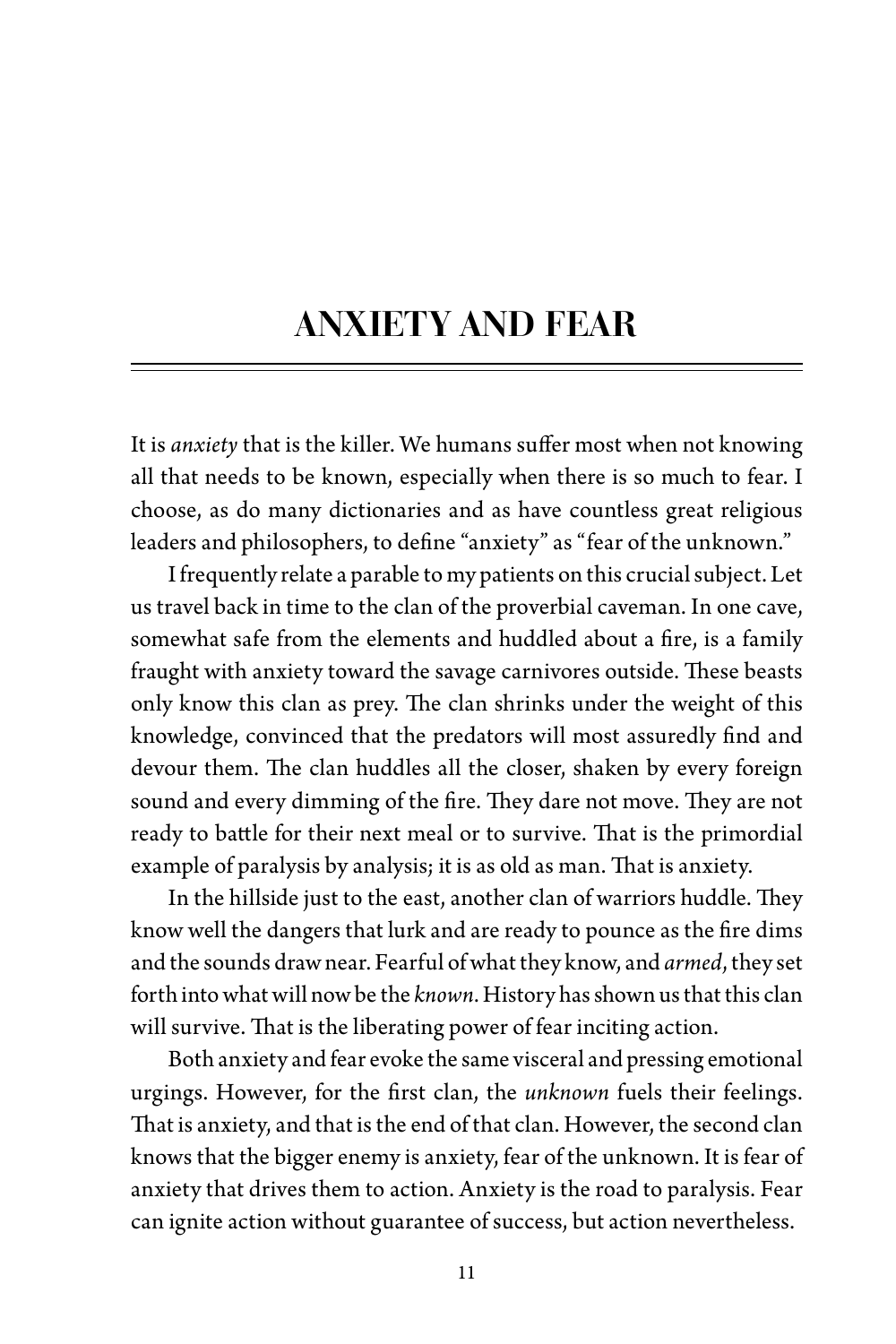## *Kevin P. Ryan, MD FACP COL USAF (ret)*

Anxiety disorders in patients and their relationship to the quality of life have been the subject of legions of studies in the medical literature. Their conclusion is universal. Anxiety is as much a killer as is living in constant bodily pain. What is life worth, one wonders, when the icy soulsucking grip of the never-and-forever lie holds you tight to its bosom. This lie screams into your psyche, saying, "It will never change, and it will forever be the same."

Anxiety is not abnormal and may, in fact, be an emotion that leads to a positive outcome. Nonetheless, it is almost the kiss of death when it too easily evolves into the loosely defined term "morbid anxiety," causing panic, irrationality, and paralysis. There is little doubt that morbid anxiety has negative consequences in many regards for the cancer patient as well as his or her family.

Granted, some malignancies with a less ominous prognosis will not elicit as much morbid anxiety. Once again, the key is that the patient *knows* that the prognosis is less ominous. It is *knowledge* that is the oncologist's first and most precious gift to the patient. It is *knowledge* that the patient and family must demand. Knowledge delivered through teaching must be thorough, comprehensible, and empathetic. The flow of information must never stop. Physicians must teach patients how to deal with family, friends, sources on the Internet, the staging procedures and their meaning, the treatment, and the value of second opinions. Patients must learn well that they will not be alone, that thousands have handled this and that others were no less anxious and no braver.

Physicians must speak to their patients of the odds of cure, remission and durability of remission. They must not shy away from discussing spirituality, life's goals, and the effects of treatment on normal bodily function. Common anxiety-laden patient questions, such as "What functions or abilities will I lose?" and "What functions or abilities will I keep?" are essential front-burner issues. Discussions must be frank regarding the specter that pain, nausea, and vomiting often represent to patients. Moreover, physicians will find that the more empathetic time they spend with a patient, the greater the patient's trust and quality of life will be.

Patients need to know if research studies hold out a realistic promise.